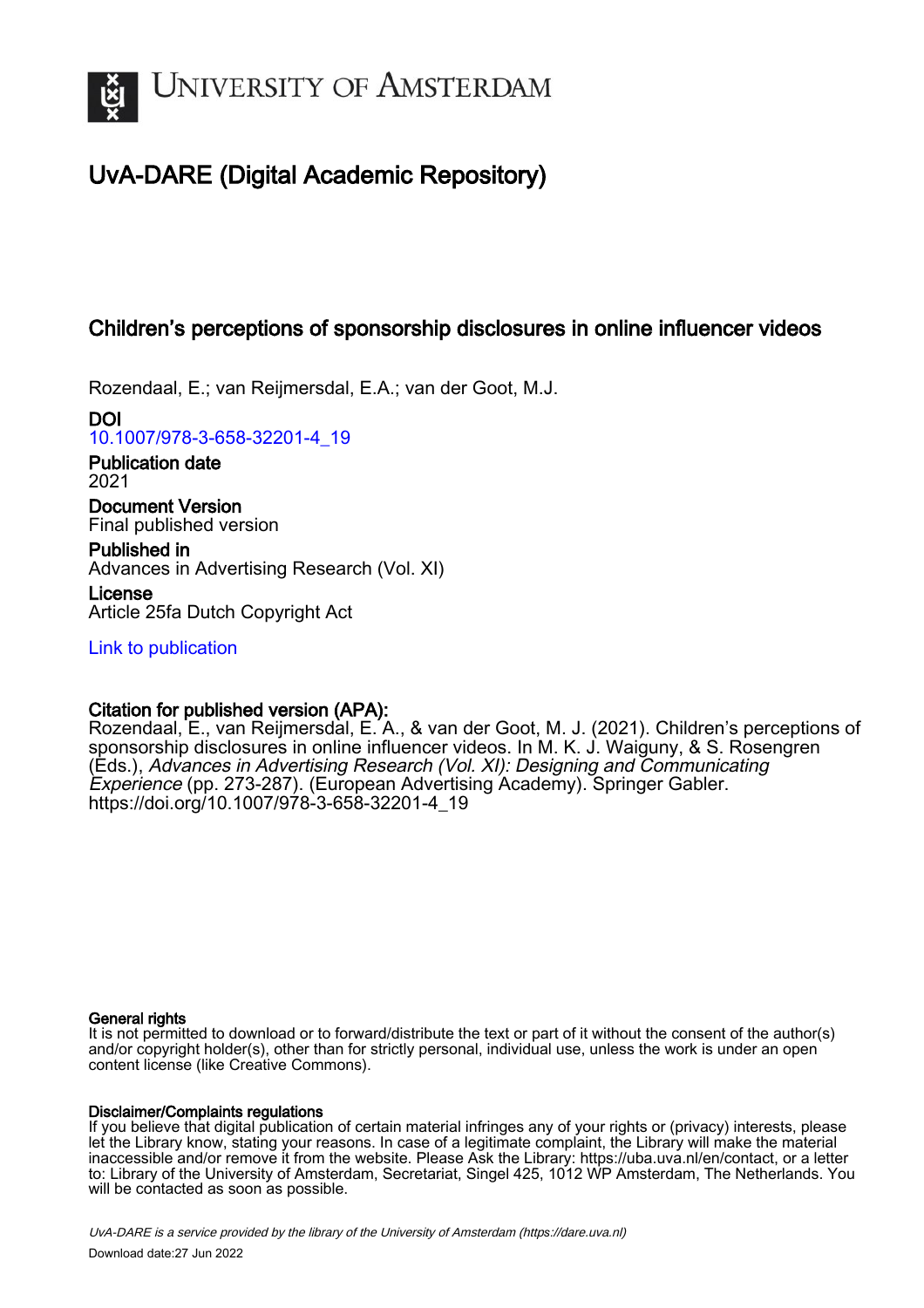

## **Children's Perceptions of Sponsorship Disclosures in Online Influencer Videos**

Esther Rozendaal, Eva A. van Reijmersdal, and Margot J. van der Goot

## **1 Introduction**

As sponsoring in online influencer videos is gaining popularity, advertising- and media regulators are tightening the guidelines for commercial content in You-Tube videos (e.g., the European Union's Audiovisual Media Services Directive [AVMSD], and the United States' Federal Trade Commission). An important part of these stricter guidelines is the obligatory inclusion of disclosures, in order to increase the transparency and fairness of sponsored online influencer videos (European Commission, [2018;](#page-14-0) Einstein, [2015;](#page-14-1) Federal Trade Commission [2010\)](#page-14-2). In these videos, persuasive messages are embedded into the entertaining content of influencers which makes it hard for audiences to recognize its persuasive nature. Disclosures can help audiences to better recognize the commercial nature of sponsored online influencer videos and potentially facilitate more critical processing of these videos. Minors in particular are in need of sponsorship disclosures as they have greater difficulty than adults to recognize the persuasive nature of

E. Rozendaal  $(\boxtimes)$ 

Erasmus School of Social and Behavioural Sciences, Erasmus University Rotterdam, Rotterdam, Netherlands E-Mail: [rozendaal@essb.eur.nl](mailto:rozendaal@essb.eur.nl)

E. A. van Reijmersdal · M. J. van der Goot Amsterdam School of Communication Research, University of Amsterdam, Amsterdam, Netherlands E-Mail: [e.a.vanreijmersdal@uva.nl](mailto:e.a.vanreijmersdal@uva.nl)

M. J. van der Goot E-Mail: [m.j.vandergoot@uva.nl](mailto:m.j.vandergoot@uva.nl)

© The Author(s), under exclusive license to Springer FachmedienWiesbaden GmbH, part of Springer Nature 2021 M. Waiguny and S. Rosengren (eds.), *Advances in Advertising Research (Vol. XI)*, European Advertising Academy, [https://doi.org/10.1007/978-3-658-32201-4\\_19](https://doi.org/10.1007/978-3-658-32201-4_19) 273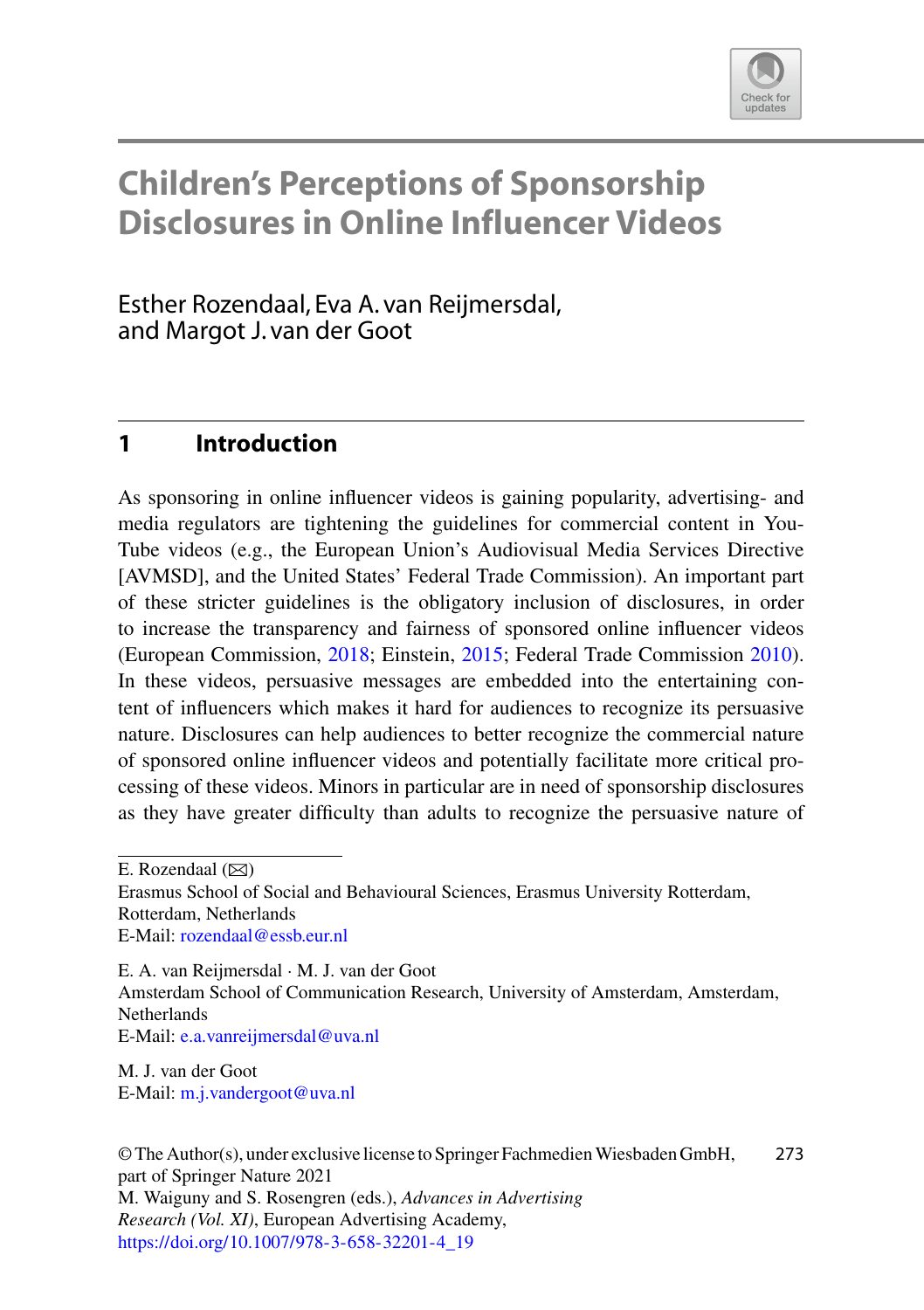embedded advertising formats (De Veirman et al. 2019; Hudders et al. [2017;](#page-14-3) De Pauw et al. [2017\)](#page-14-4). Therefore, the tightened regulations stress the importance of including disclosures in online influencer videos with an underage audience, in a way that is adequate in light of minors' capacity to understand them (CAP, [2017;](#page-14-5) Stichting Reclame Code, [2014\)](#page-15-0).

Several studies have experimentally investigated the effect of disclosures in sponsored content on minors (e.g., An & Stern, [2011;](#page-14-6) De Jans [2019;](#page-14-7) De Pauw et al. [2017;](#page-14-4) Panic et al. [2012;](#page-15-1) Van Reijmersdal et al. [2017\)](#page-15-2). However, only a few of these studies specifically focused on disclosures in online influencer videos (De Jans et al. [2019;](#page-14-7) Van Reijmersdal et al. [2020\)](#page-15-3). Moreover, these studies showed mixed effects of disclosures regarding enhancing minors' recognition and understanding of sponsored content, including influencer videos. In order to interpret and theoretically explain these mixed findings, more insight into minors' perceptions of sponsorship disclosures is needed. Based on the Motivation-Opportunity-Ability model (MacInnes et al. [1991\)](#page-15-4) it is expected that minors' perceptions and understanding of sponsorship disclosures drive their motivation, opportunity, and/or ability (MOA) to process the disclosure and the sponsored content and, as such, may help or hinder the effectiveness of disclosures. For example, the extent to which children perceive disclosures to be helpful in recognizing sponsored influencer videos likely determines their motivation to pay attention to the disclosure. And, the extent to which children understand the purpose of sponsorship disclosures, likely determines their ability to critically process sponsoring in influencer videos.

Unfortunately, existing research fails to provide a deep understanding of how minors perceive sponsorship disclosures, mainly due to the experimental nature of the studies. Qualitative research is more suitable to expose minors' perceptions. Therefore, using a qualitative research approach (i.e., interviews), the main aim of the present study is to provide in-depth insights into 10- to 16-year-olds' perceptions of various types of sponsorship disclosures in sponsored online influencer videos.

One earlier study explored adolescents' perceptions of disclosures for sponsored influencer videos, showing that disclosures are appreciated as long as they do not disturb the entertaining value of the sponsored video (Van Dam & Van Reijmersdal, [2019\)](#page-15-5). The current study extends this existing research by focusing not only on children's perceptions of the relevance and usefulness of sponsorship disclosures, but also on their awareness and understanding of such disclosures. Moreover, the current study extends the study by Van Dam and Van Reijmersdal by focusing on children's perceptions of a wider variety of disclosures that are currently part of disclosure guidelines, namely a disclosure presented in text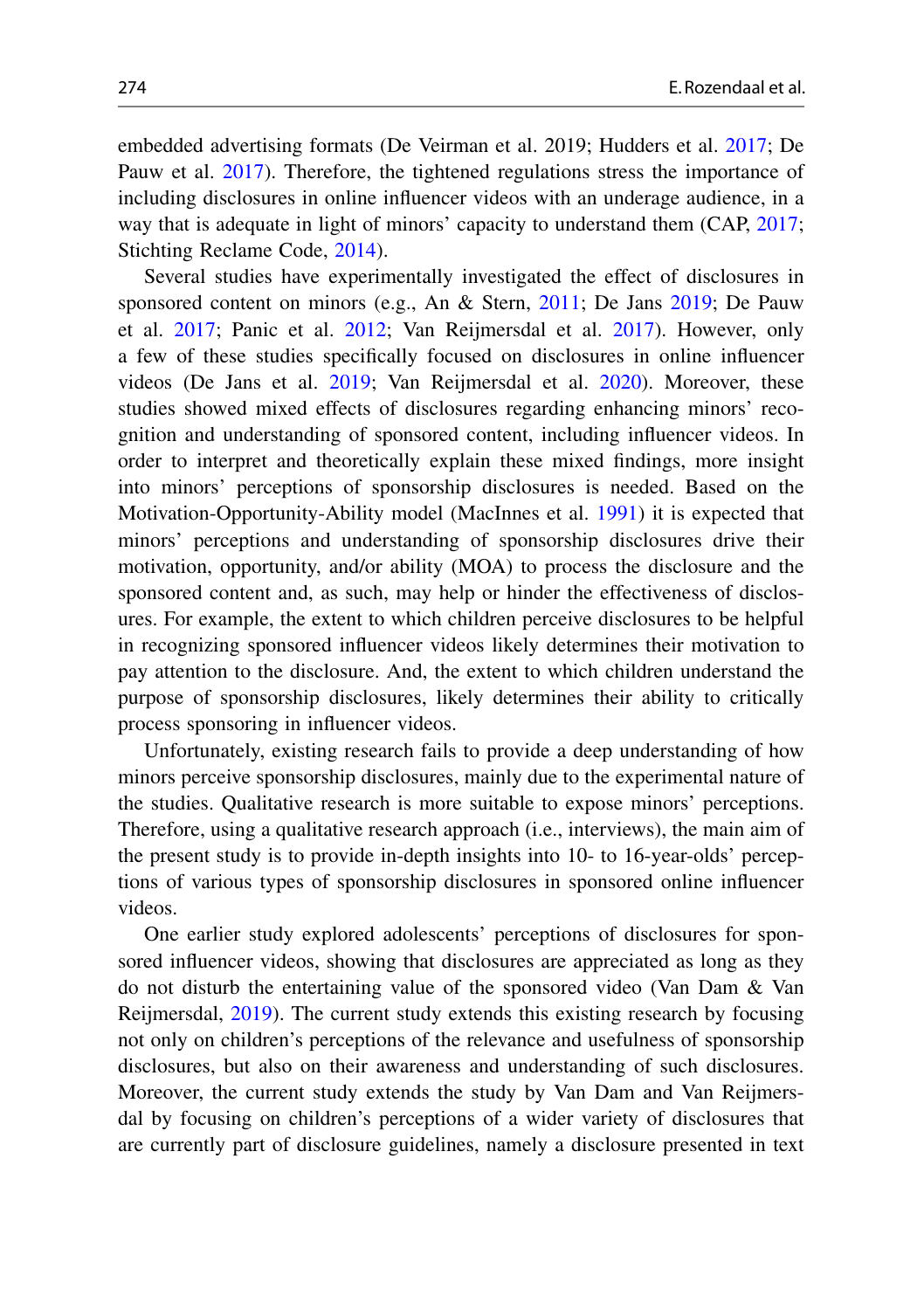before the start or at the start of the video, a disclosure in the description below the sponsored video, and a spoken disclosure by the influencer. These insights are not only valuable for our theoretical understanding of disclosure effects among minors, but are also necessary to guide the development of regulatory guidelines on age-appropriate disclosures with the ultimate aim of making the commercial nature of online influencer videos transparent to minors.

The present study focuses on children aged 10 to 16, an age group in which major changes are taking place in the development of advertising literacy, especially in the context of digital advertising and online influencer marketing (Hudders et al. [2017;](#page-14-3) Van Dam & Van Reijmersdal, [2019\)](#page-15-5). This is on the one hand because children in this age group gain increasingly more experience with digital advertising, and on the other hand because their perspective taking skills are vastly developing. This allows them to better understand the intentions of others, including online advertisers and social media influencers (Moses and Baldwin 2005). However, insights from developmental and media psychology indicate that, even if children do have a well-developed level of advertising literacy, they still experience difficulty activating and applying this literacy when confronted with advertising. Because 10- to 16 year olds' executive functions (e.g., working memory, inhibitory control, attentional flexibility) are still emerging, they experience more difficulties with monitoring and controlling their thoughts, feelings, and actions than adults (Best & Miller,  $2010$ ). As a result, their ability to activate their advertising literacy and to elaborate critically on the commercial intent of digital advertising may be lower, especially when the advertising is integrated in attractive and engaging social media posts (e.g., sponsored YouTube videos; Rozendaal et al. 2011). Thus, 10 to 16 year olds are rapidly developing their digital advertising literacy, but still encounter difficulties to activate and use this literacy as a critical coping mechanism. This may influence the perceptions 10- to 16-year olds have of sponsorship disclosures in online influencer videos, making them an interesting group to study.

#### **2 Theoretical Background**

#### **2.1 Disclosure Awareness**

Experimental studies have shown that awareness and memory of disclosures tend to be low (for an overview see Boerman & Van Reijmersdal, [2016\)](#page-14-9). Even in experimental settings with forced exposure, many participants do not notice or remember sponsorship disclosures. This is problematic since studies have shown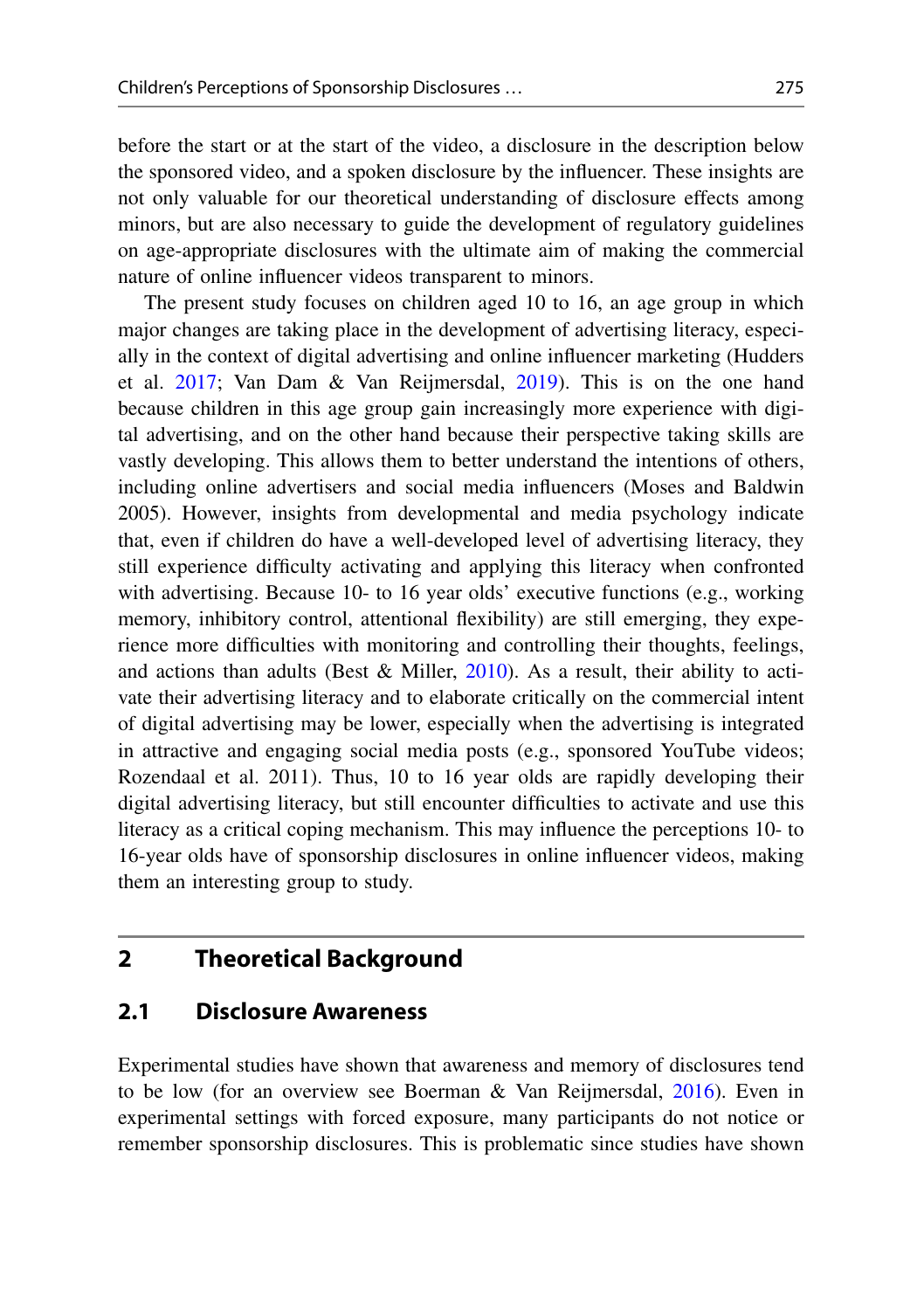that awareness of disclosures is crucial for disclosures to have the intended effect on enhancing transparency (e.g., Van Reijmersdal et al. [2020;](#page-15-3) Wojdynski & Evans, [2016\)](#page-15-6). If disclosures go unnoticed, the opportunity for audiences to process the disclosure is low. As a consequence, viewers are less likely to critically process the sponsored content in light of the knowledge they have about the commercial nature of sponsored content (Van Reijmersdal et al. [2020\)](#page-15-3). Experimental studies using eye tracking have indeed shown that visual attention to disclosures among children and adults is an important mechanism that underlies disclosure effects (Boerman et al. 2015; Guo et al. [2018;](#page-14-10) Van Reijmersdal et al. [2020;](#page-15-3) Wojdynski & Evans, [2016\)](#page-15-6).

Research among adults has shown that the format of the disclosure impacts awareness (Boerman et al. 2015; Wojdynski & Evans, [2016\)](#page-15-6). For example, an experiment showed that text accompanied by a logo gained more visual attention than only a logo (Boerman et al. 2015), and other studies showed that the position and prominence of the disclosure determined disclosure awareness (Wojdynski & Evans, [2016\)](#page-15-6). In the present study, we focus on three types of disclosures that are currently part of disclosure guidelines: a disclosure presented in text before the video starts, a disclosure in the description below the sponsored video, and a spoken disclosure by the influencer. We explore children's awareness of these disclosures, and investigate whether awareness differs for the three different disclosure types. We pose the following research question:

*RQ1: How aware are 10- to 16-year-olds of various disclosure types in sponsored online influencer videos?*

### **2.2 Disclosure Understanding**

The general purpose of sponsorship disclosures in online influencer videos is to help audiences recognize sponsoring. Experimental studies showed that sponsorship disclosures are sometimes successful and sometimes unsuccessful in helping minors to recognize and understand the commercial nature of sponsoring in influencer videos (De Jans et al. [2019;](#page-14-7) Van Reijmersdal et al. [2020\)](#page-15-3). However, these studies did not take minors' understanding of the purpose of the investigated disclosures into account. This may explain the lack of clear evidence for the effectiveness of sponsorship disclosures among minors: Minors who do not understand the purpose of disclosures, are probably less able to process the sponsored influencer video in light of their general knowledge about the commercial nature of sponsored content, which makes disclosures less effective for these minors.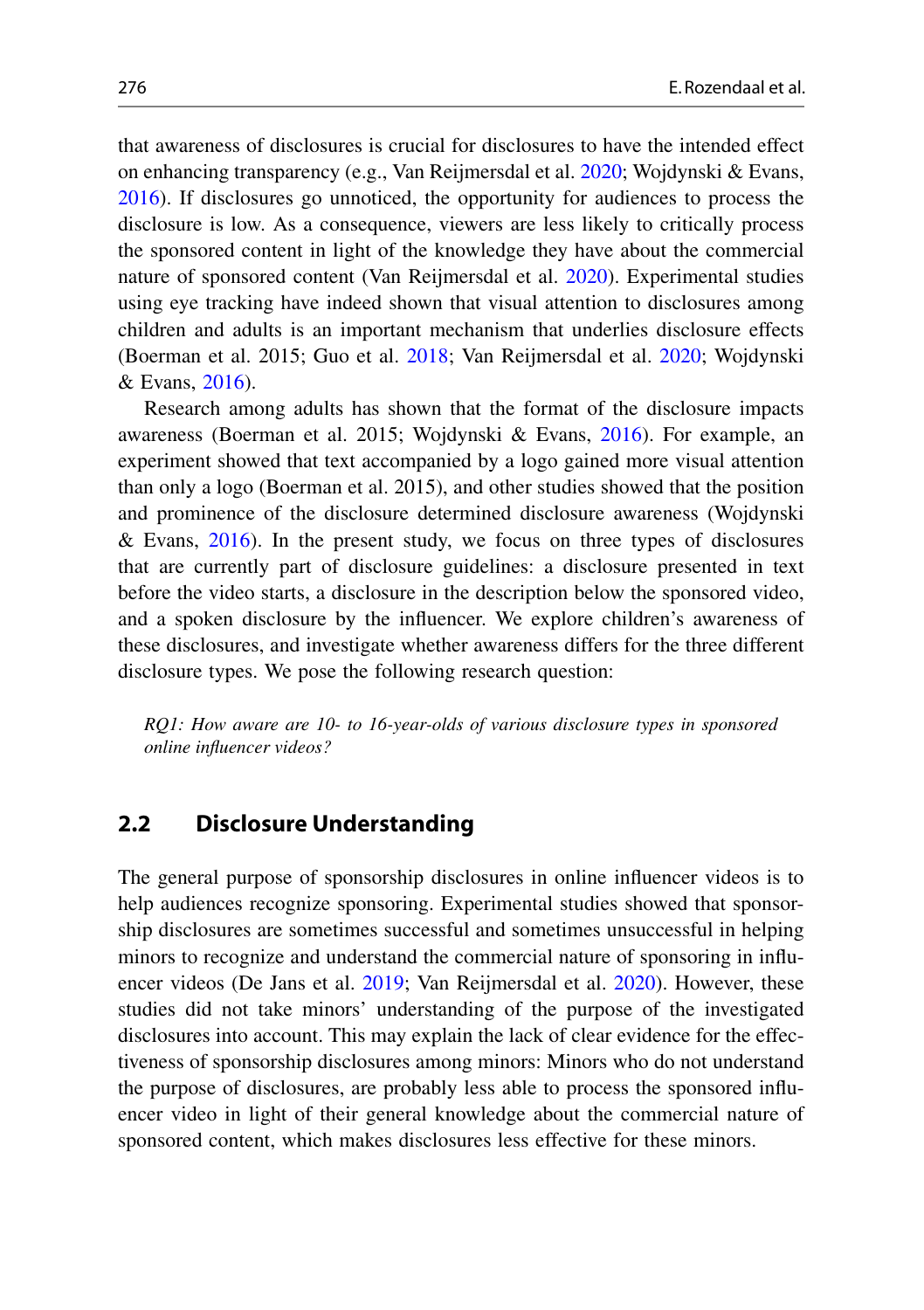Besides minors' understanding of the *purpose* of sponsorship disclosures, minors' understanding of the *meaning* of the disclosures may also drive their ability to critically process sponsoring in influencer videos, and thus play a role in disclosure effectiveness. Influencers use a wide variety of disclosure messages in their sponsored videos. They, for example, disclose a commercial partnership by stating 'I created this video in collaboration with [brand x]' or 'I would like to thank [brand name] for this cool collaboration, thank you [brand name]'. The term 'collaboration' in these disclosures refers to the influencer marketing business model, which is based on a mutual agreement between a brand and an influencer (Federal Trade Commission, [2009,](#page-14-11) [2010\)](#page-14-2). Agreements can range from the influencers receiving money (i.e., paid sponsorship) or free products (i.e., unpaid sponsorship). The term 'collaboration' in disclosures must be understood in the context of this business model, but the question is whether children possess the relevant background knowledge to interpret disclosures in this intended way.

In the present study, we explore children's understanding of the purpose and meaning of disclosure messages that refer to a collaboration between the influencer and a brand, since this type of disclosure message is most common. We pose the following research question:

*RQ2: What do 10- to 16-year-olds understand about the purpose and meaning of disclosures?*

### **2.3 Disclosure Evaluations**

Advertising- and media regulators have decided that disclosures are useful and beneficial for young viewers of influencer videos. But what do minors themselves think about this? Do they find sponsorship disclosures necessary and helpful? Insights into minors' opinions of and preferences for certain types of disclosures can help to gain a better understanding of the effectiveness of such disclosures. Although some research focused on adults' opinions about whether sponsored content in television programs and movies should be disclosed (Gupta et al. [2000;](#page-14-12) Hudson et al. [2008;](#page-14-13) Van Reijmersdal et al. [2013\)](#page-15-7), no such research exists among minor audiences. The studies among adults show that disclosing sponsored content may be perceived as informative and helpful as audiences may become aware of something that used to be hidden in entertainment (Gupta et al. [2000;](#page-14-12) Hudson et al. [2008\)](#page-14-13). However, disclosures can also be perceived as intrusive and patronizing as viewers may feel that their judgments are underestimated and that they are not taken seriously as authorities think they need to be warned and protected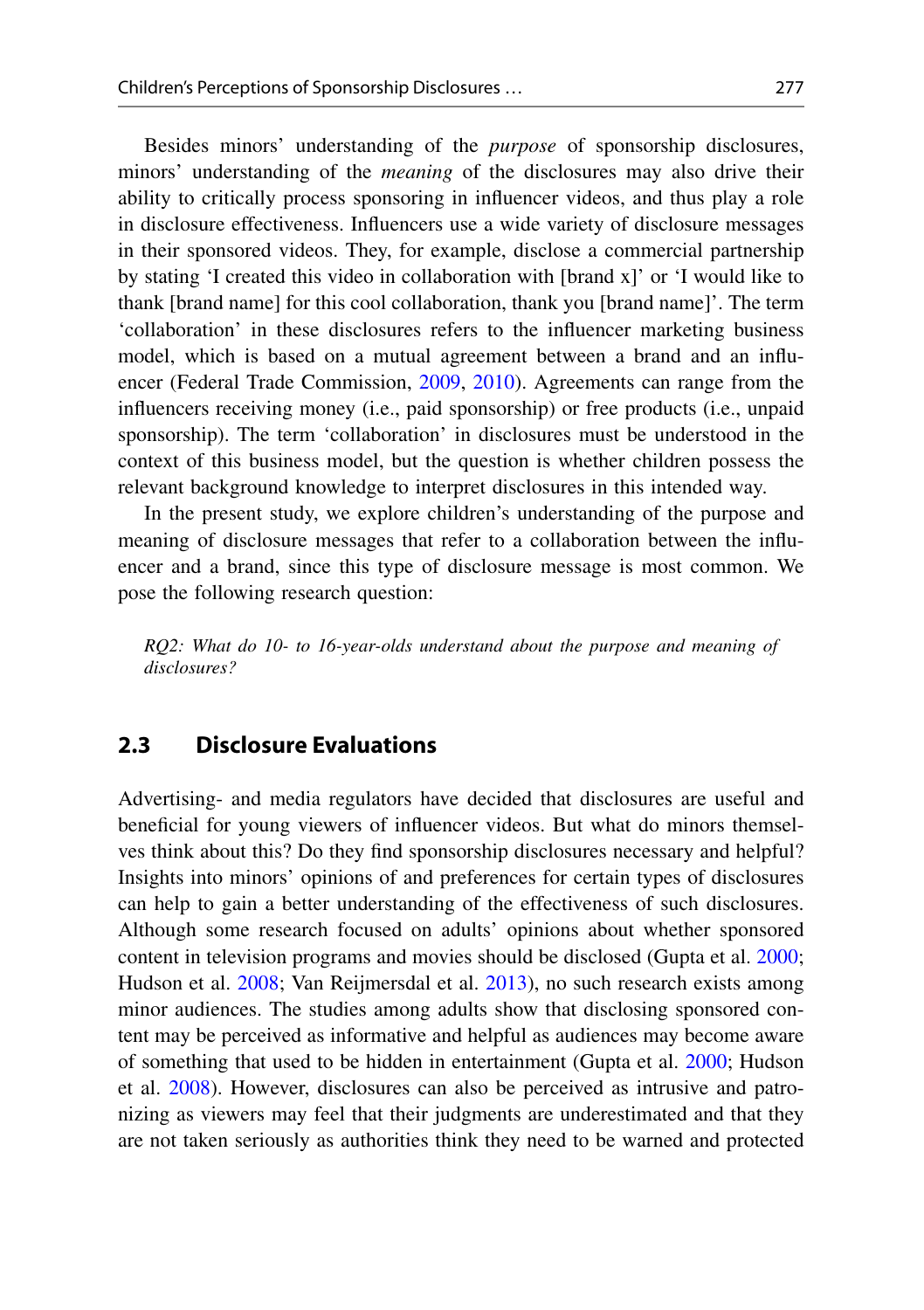(Reijmersdal et al. [2013\)](#page-15-7). This may lead to resistance and negative evaluations of the disclosures (Brehm and Brehm 1981).

Another question is how disclosures should be formulated and formatted. To date, no research has shown what minors consider as the most appropriate and informative formulation, format, and place of disclosures in online influencer videos. Therefore, the present study investigates minors' attitudes toward and preferences for influencer video disclosure formulation (i.e., 'paid collaboration' or 'collaboration'), format (i.e., in text or spoken) and location (i.e., before the video, in the video, or in the description). This leads to the following research question:

*RQ3: How do 10- to 16-year-olds evaluate various disclosure types in sponsored online influencer videos?*

## **3 Method**

#### **3.1 Sampling and Procedure**

A total of 38 children aged 10 to 16 with various backgrounds (level of education, gender, place of residence, ethnicity) were interviewed in friend duos. The children were recruited by a professional research company. All children were interviewed by the same professional female interviewer. The interviews lasted around 75 min. During the interview, children watched two videos, each with a different disclosure: one video with a textual disclosure ('this video contains a collaboration with [brand name]') and one with a spoken disclosure (e.g., 'I created this video in collaboration with [brand x]' or 'I would like to thank [brand name] for this cool collaboration, thank you [brand name])'). The order in which they watched the video with either the textual or the spoken disclosure was randomized. After each video, the interviewer asked the children about their perceptions of the video, the sponsoring and the disclosure. After talking about the second video, children were asked about the description below the video and the disclosure in this description.

Each friend duo watched two out of nine videos based on the videos' suitability for the friend duo's age and gender. We used nine existing sponsored videos of popular male and female YouTubers. The videos included a variety of genres: beauty videos, sketches, vlogs, and gaming. The sponsoring products were shampoo, make up, toys, games, household appliances, baking products, apps, and travels.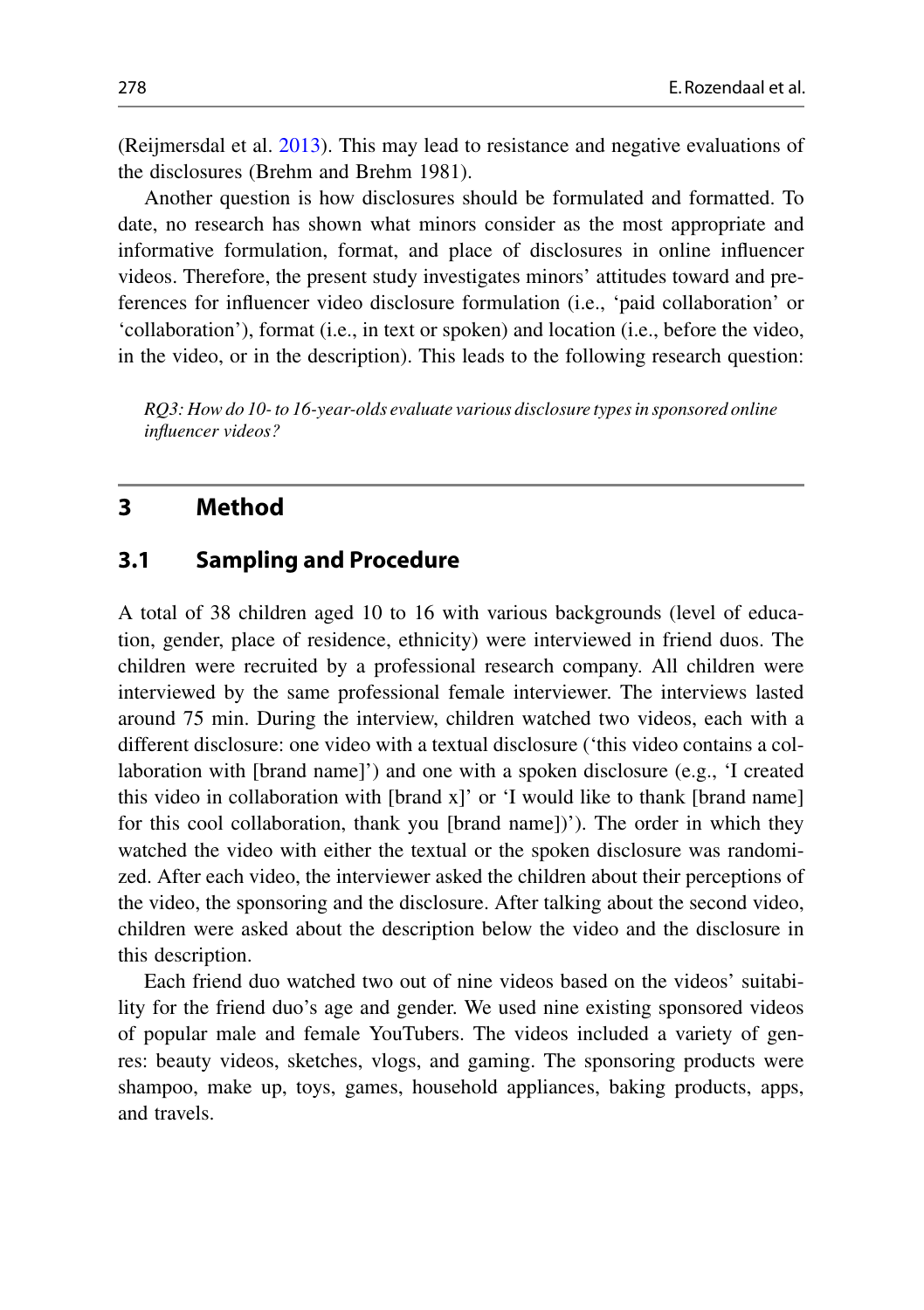## **3.2 Analysis**

We used procedures that are described in the grounded theory approach (Charmaz, [2014;](#page-14-14) Strauss & Corbin, [1998\)](#page-15-8). The interviews were transcribed verbatim and subjected to open coding.. We read the interviews in light of our research questions, and particularly looked for variation in children's perceptions. To enhance the credibility and transparency of our findings, we extensively discussed the coding with all three researchers (researcher triangulation), and we included the perceptions of a broad sample of children with various ages and backgrounds (data triangulation). We believe that new interviews would not result in substantially new insights regarding our research questions (saturation).

## **4 Results**

#### **4.1 Disclosure Awareness**

Awareness was not the same for the three disclosure types. First, disclosures in the video description were noticed the least. Some children said that they usually do not read the descriptions and thus are not exposed to the disclosures in the descriptions.

*'There is a lot of information (in the description), but we never read it'*

(boy and girl, 10- and 12-years-old).

*'Only in the description is bad because then they make it too easy for themselves: Like "I do it, but nobody sees it"'*

(boys, 13-years old)

Second, textual disclosures before the start of the video are also barely noticed. Children feel like a screen with text before the video is not a part of the video itself. They only start paying attention once the video has started.

*'Oh you mean that text at the beginning. I didn't read it'* (girls, 16-years old)

Third, awareness was highest for spoken disclosures. They said that a spoken disclosure somewhere at the beginning of the video has the best chance of being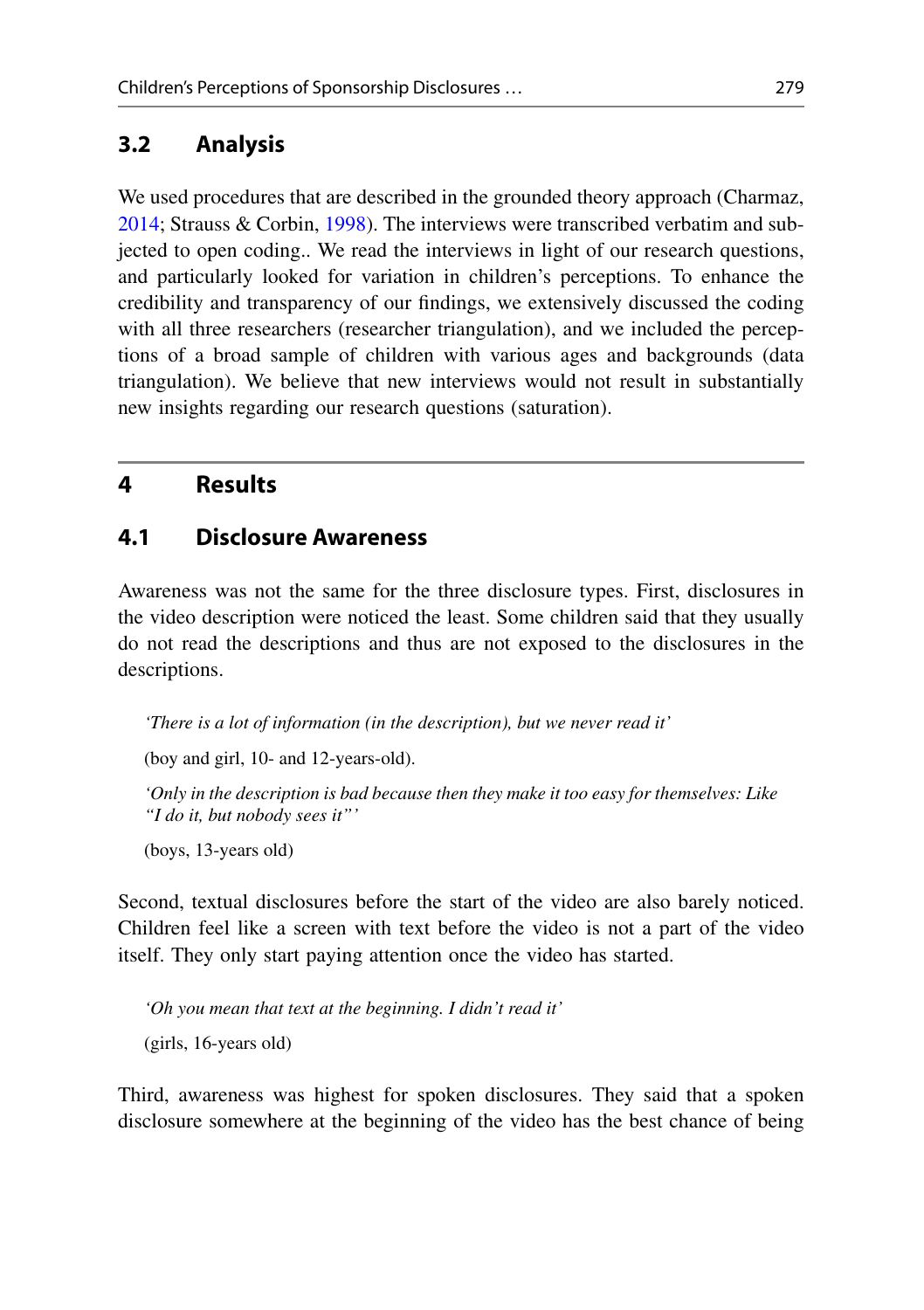noticed (compared to a spoken disclosure near the end of the video) because they rarely watch a video until the end.

*'Usually everyone just watches the beginning [of the video] and if they don't like it then they go to something else. And sometimes people go away, halfway through the video, to watch another video'*

(boys, 13-years old).

Interestingly, most children did not notice the disclosure spontaneously, which means that they did not talk about it unless the interviewer directly asked questions about it. Typically it was only then that children realized that they had come across the disclosure somewhere. When asked if they ever notice these kinds of disclosures in YouTube videos, the children said they rarely see them. An explanation for this may be that many children say they usually also do other things (put on makeup, do homework, eat, send WhatsApp messages) when they watch YouTube videos. Because of this multitasking they do not process the content of the YouTube video for the full 100%. In addition, they watch YouTube videos mainly because of entertainment and relaxation and therefore do not seem to have a critical attitude while watching.

#### **4.2 Disclosure Understanding**

The interviews reveal a divide in children's level of understanding of the disclosures. On one end of the spectrum there are children who show a good understanding of the purpose and meaning of disclosures. When confronted with disclosures that refer to collaborations between influencers and brands, these children show a well-developed understanding of the business model of influencer marketing. The analyses indicate that these children are typically older or higher educated. Some children are confused about the meaning of "collaboration" and "paid collaboration". Others seem to understand well that with a paid partnership the YouTuber is paid by a brand or has received products.

*'Collaboration" is enough ("paid" does not need to added). Then I understand that it is advertising. It is clear to me that it is paid'*

(boys, 12- and 14-years-old)

*'Paid collaboration can be two different things. It is also possible that he has received products [in addition to having received money]'*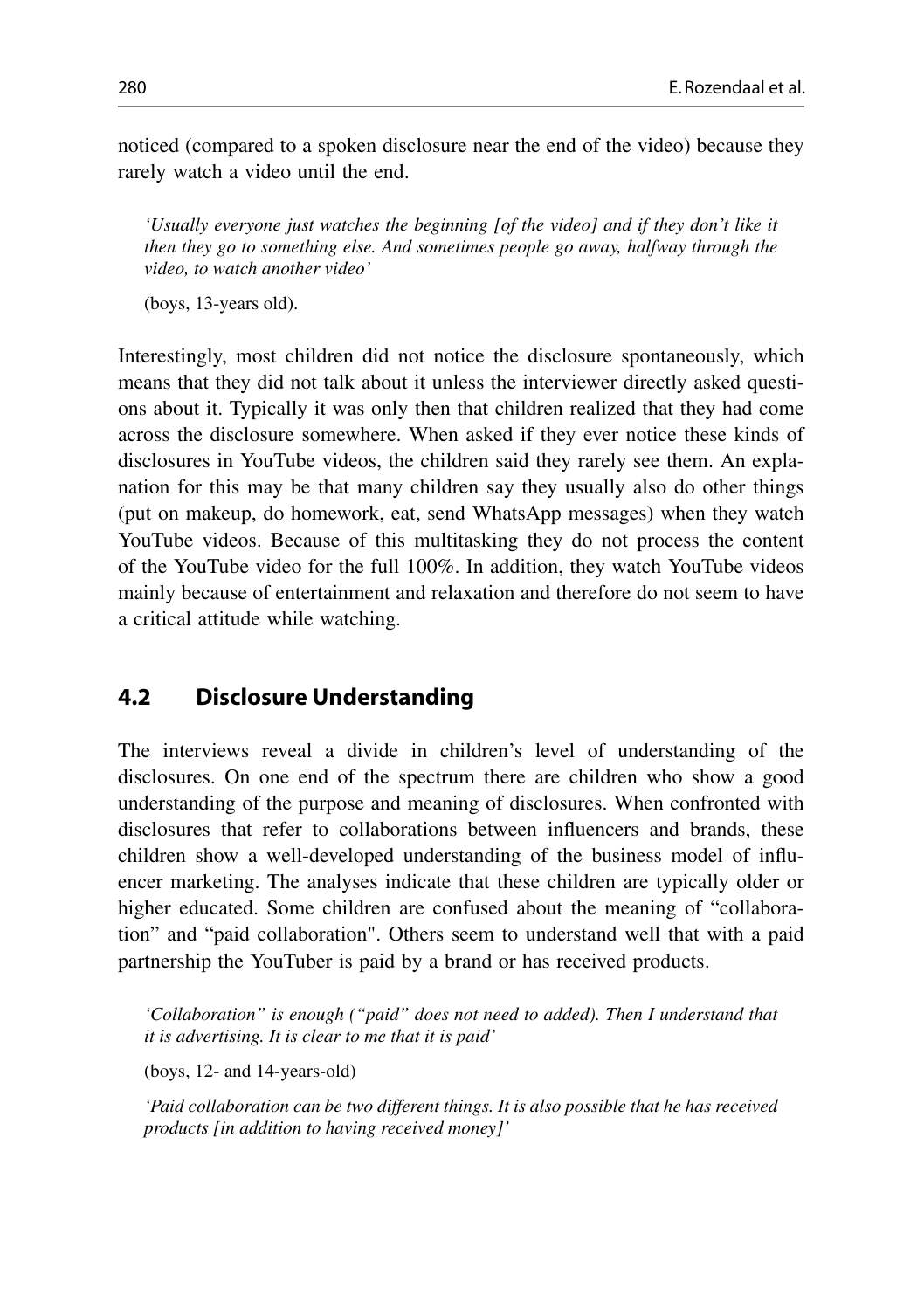(boys, 13-years-old)

Interviewer: 'But how did you know it was advertising?'*'It was stated in the beginning: "In cooperation with XXX"'*

(boys, 12- and 13-years-old)

Interviewer: 'And what does it mean, that he said that it is a collaboration?' *'That he got big money for this. "I will use all this stuff, so that I get even more money"; that's it basically'*

(boys, 15- and 16 years-old)

On the other end of the spectrum there are children who have difficulty understanding the purpose of disclosures, and who do not understand that brands are featured in influencer videos for commercial reasons and that often (financial) compensation is part of the deal. For these children, the term "collaboration" means that the YouTuber and the brand help each other and support each other (just like at school); they do not think it has anything to do with money. Even when the disclosure states that there is a financial collaboration, these children are confused about the process behind the video or show no understanding of the business model of influencers. Some children even think that paid collaboration means that the YouTuber had to pay the brand for showing it in the video.

*'I think collaboration is a good name. Because that is what it is, they help each other. Advertising is different.'*

(boys, 10- and 12-years-old).

*'Paid collaboration means that he [the YouTuber] had to pay for it…".*

(boy and girl, 10-years-old)

An interesting finding is that some children see the textual disclosure as a form of advertising for the brand rather than a "warning" for the fact that the video is sponsored. Especially for the textual disclosure, they think it is a promotional message from the brand. As a result, they find it annoying to see the disclosure.

*'I think such a text in advance in a black screen is a bit too much .. then I think it is really too much advertising.'*

(boy and girl, 10-years-old)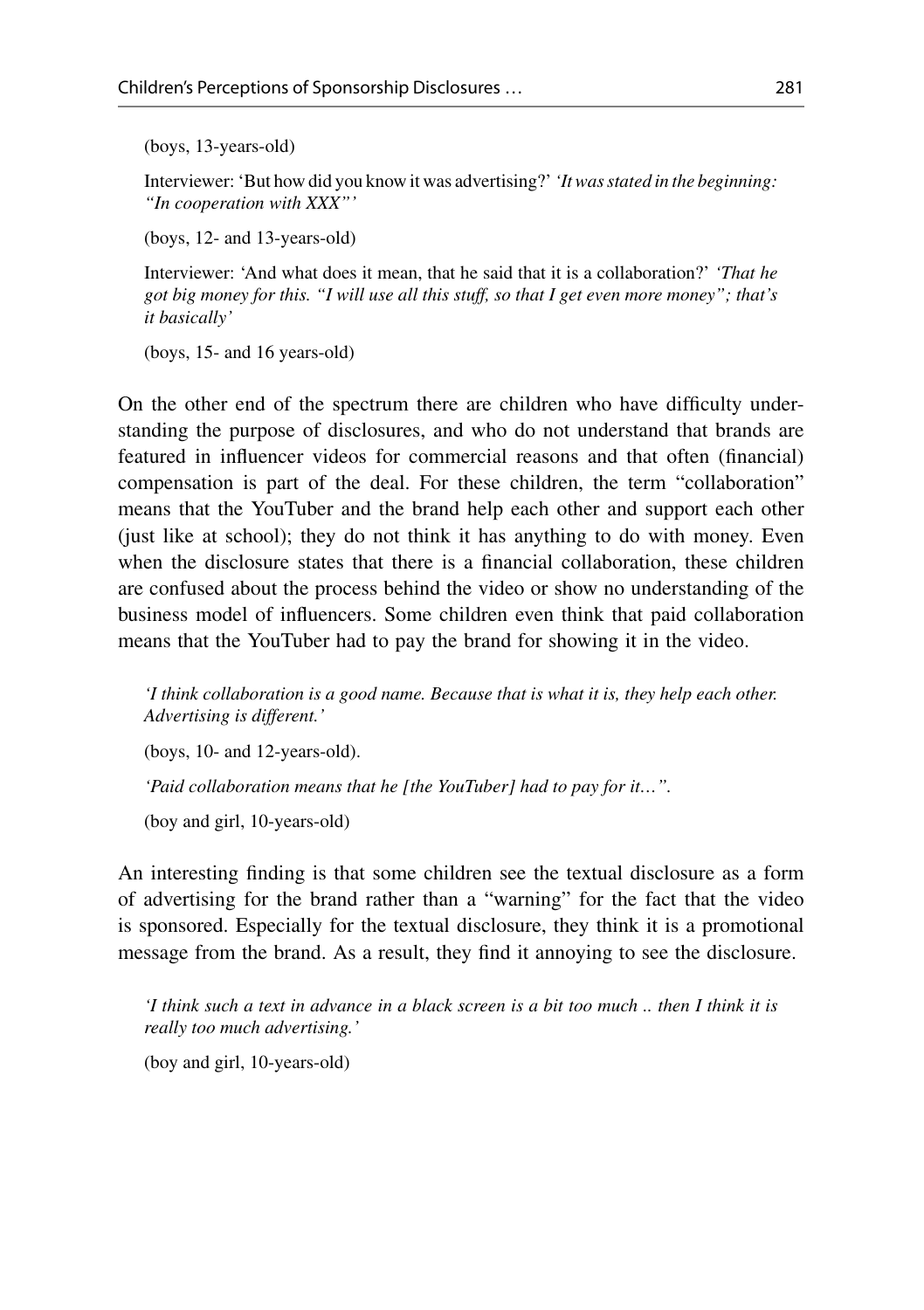## **4.3 Disclosure Evaluations**

On the one end, there are children who do not care whether disclosures are present or not. They feel they do not need that information, and they do not really care whether a video is sponsored or not.

*'I totally don't care (whether there is a disclosure or not)'*

(girls, 15- and 16-years-old)

*Interviewer: 'What do you think about such a text [disclosure] at the start of the video?' 'Fine, I did not see it anyway'.*

(girls, 15- and 16-years-old)

*'I don't think it's* [the fact that the video is sponsored] *important to know myself. If other people want to know, I think that's fine, but I don't know why they would want to'*

(boy and girl, 11- and 10-years-old)

On the other end, there are children who do acknowledge the need for disclosures.

*'If they do not disclose it, I think it is annoying, because then I start thinking: is this commercial or not?'*

(girls, 15-years-old).

*'I think you should always say it. Otherwise it feels like you are secretly being persuaded'*

(boys, 12- and 14-years old)

*'I think it's good, because it's also better for viewers because they don't have to think [about whether a video is sponsored or not]'*

(boys, 10- and 12-years old)

These children want to know whether a video is sponsored or not, not only for themselves but they think it is important for others too.

*'It is especially important for younger children, because they are more vulnerable'* (girls, 16-year-olds)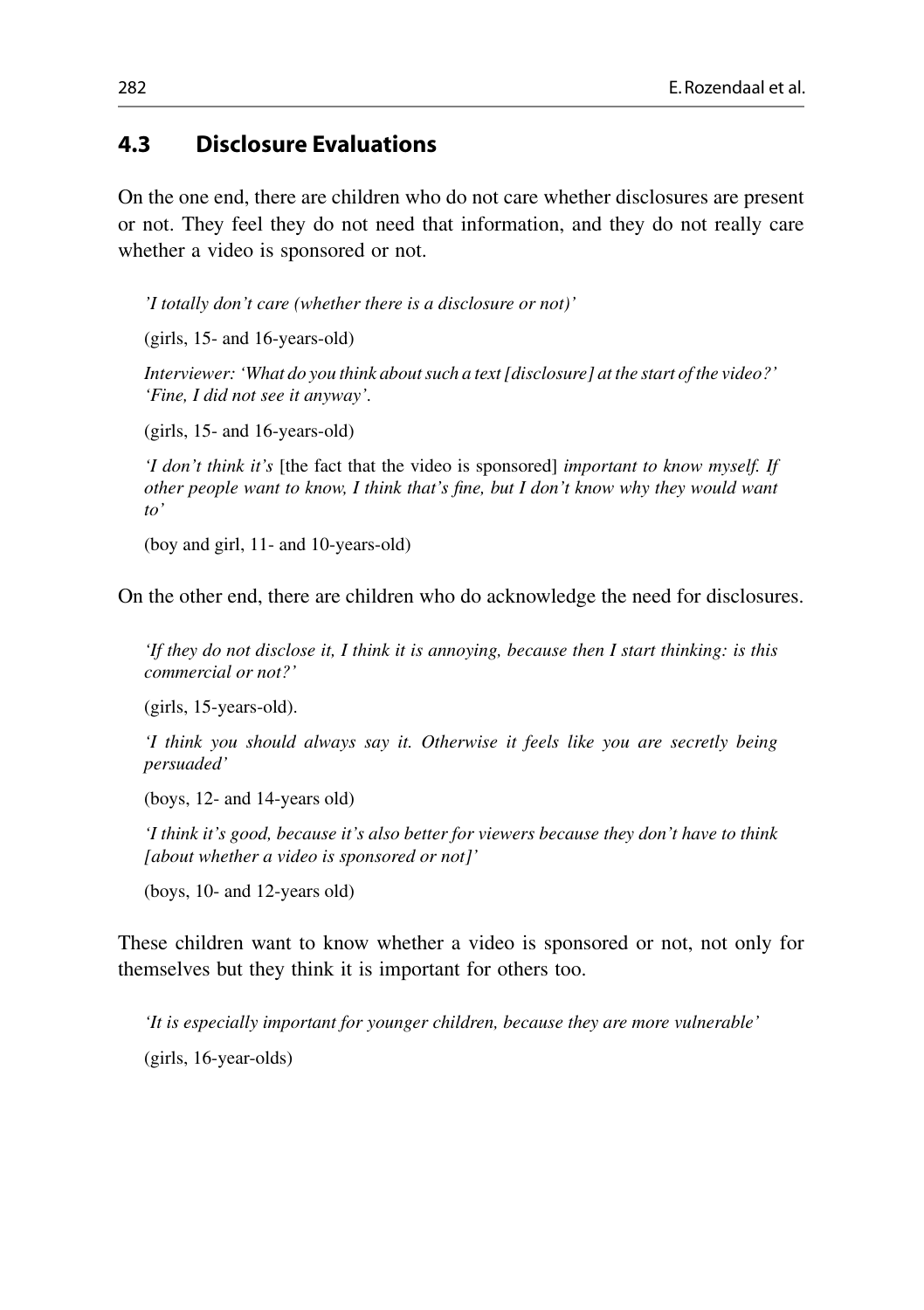With respect to disclosure types, there are children who prefer a textual disclosure before the start of the video over a spoken disclosure, because this stands out the most and because then they know what they are watching from the beginning

'I prefer the first option [text before start of the video]. Because it is faster (...) If it is in the end, often I am not watching videos till the end'

(girls, 11- and 14 years-old)

There are also children who prefer spoken disclosures over textual disclosures and disclosures in descriptions. They feel that a spoken disclosure is more sincere than a textual disclosure.

*'I think spoken is better than just text. With a spoken disclosure you can check whether he is sincere'*

(boys, 13-years-old).

*'The text before the video appears to be a less sincere, more like: this has to be done'*

(boys, 12- and 14-years old)

Other children prefer a spoken disclosure, because in a text it is too obvious that a brand is being promoted in the video. These children see the disclosure itself as a form of advertising, rather than as a warning that a video is sponsored.

The children think disclosures in the video description are less sincere.

*'(A disclosure) only in the description is bad, because then you take the easy way out: like "I do it (use the disclosure), but no one will notice"'*

(boys, 13-years-old).

## **5 Conclusion and Discussion**

This study aimed to give insight into children's perceptions of disclosures in sponsored influencer videos. It shows that there are differences between children in their awareness, understanding, and evaluations of disclosures. Better awareness and understanding of disclosures seem to be associated with better developed advertising literacy, in particular a better understanding of the business model behind influencer marketing.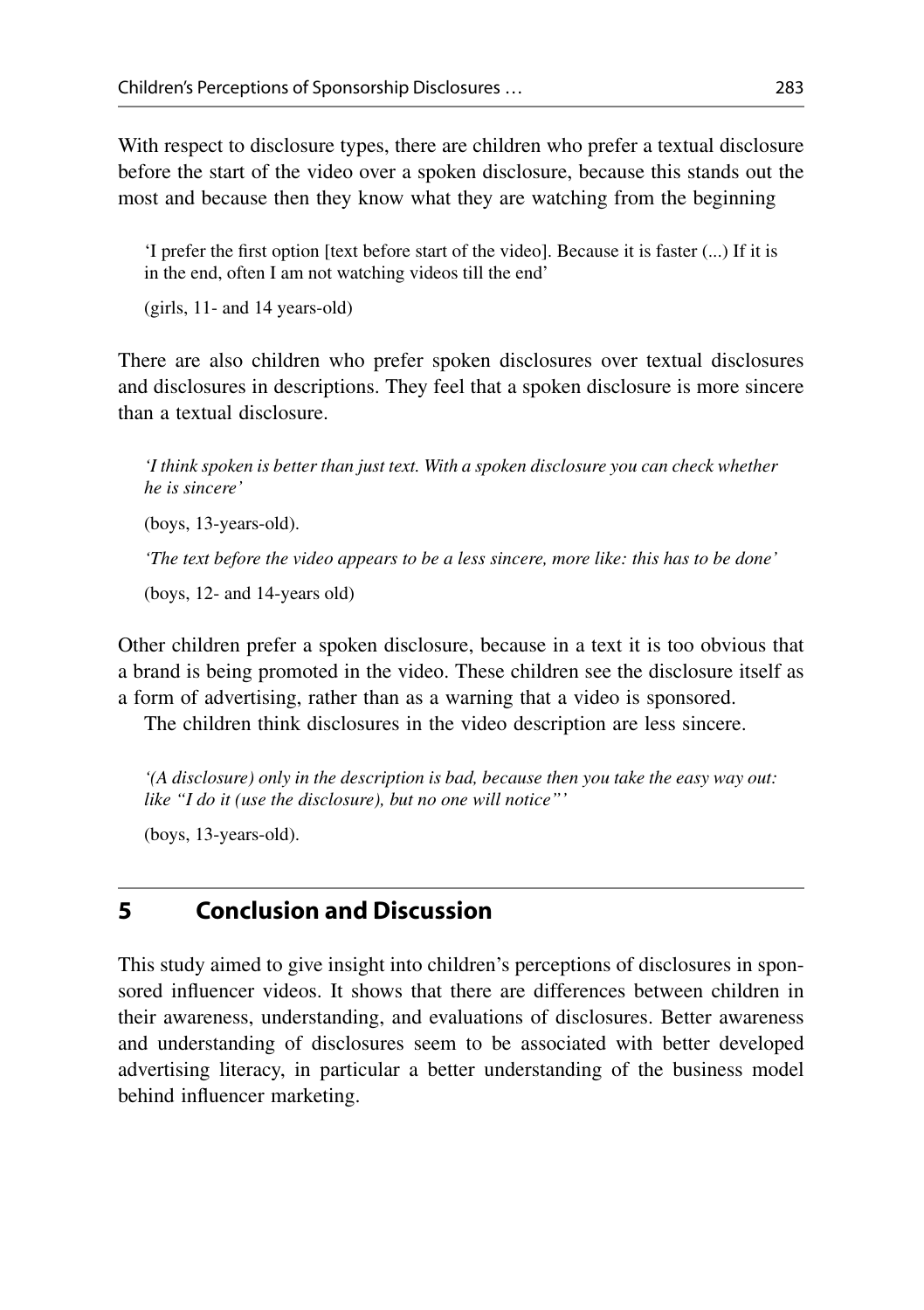In addition, children's perceptions differ between disclosure types. Children express relatively more awareness, better understanding and more positive attitudes toward spoken disclosures than toward textual disclosures before the video or in the description below the video.

## **5.1 Theoretical and Practical Implications**

The present study has several theoretical implications. First, it provides explanations for the mixed findings found in experiments investigating the effect of disclosures among minors (e.g., An & Stern, [2011;](#page-14-6) De Jans [2019;](#page-14-7) De Pauw et al. [2017;](#page-14-4) Panic et al. [2012;](#page-15-1) Van Reijmersdal et al. [2017\)](#page-15-2). In the interviews, children indicated that they hardly pay attention to textual disclosures, which is likely to explain the lack of effects of disclosures on advertising recognition found in previous studies (An & Stern, [2011;](#page-14-6) Panic et al. [2012\)](#page-15-1). Our study also shows the confusions regarding the formulations 'collaboration' and 'paid collaboration,' which may explain why some studies found effects whereas others did not (e.g., De Jans et al. [2019;](#page-14-7) De Pauw et al. [2017;](#page-14-4) Van Reijmersdal et al. [2017\)](#page-15-2). If children do not notice or do not understand the meaning of a sponsorship disclosure (due to vague or complex formulations), their *opportunity* to process and make sense of the disclosure is low. As a result, the disclosure will be less effective in triggering children's advertising literacy and critical coping strategies (Van Reijmersdal et al. [2020\)](#page-15-3).

The second theoretical implication is that our study reveals important differences between children in their perceptions of disclosures. For example, children differ greatly in the extent to which they consider sponsorship disclosures necessary and relevant. Our findings show that there are children who do see the need for disclosures. However, in line with earlier research by Van Dam and Van Reijmersdal [\(2019\)](#page-15-5), our findings also show that there are also children who seem to prefer to be left in the dark with regard to the content's sponsorship rather than to be informed about it. Children who find disclosures less important are probably also less motivated to pay attention to disclosures and think about its meaning and purpose. They also processed the sponsored influencer video less critically. Our study also showed that children differ in their level of advertising literacy with regard to sponsored influencer videos. Children who are less aware of the business model of influencer marketing are also less able to understand the purpose and meaning of sponsorship disclosures in online influencer videos. These individual differences in children's *motivation* and *ability* to process and understand sponsorship disclosure need to be taken into account in future theory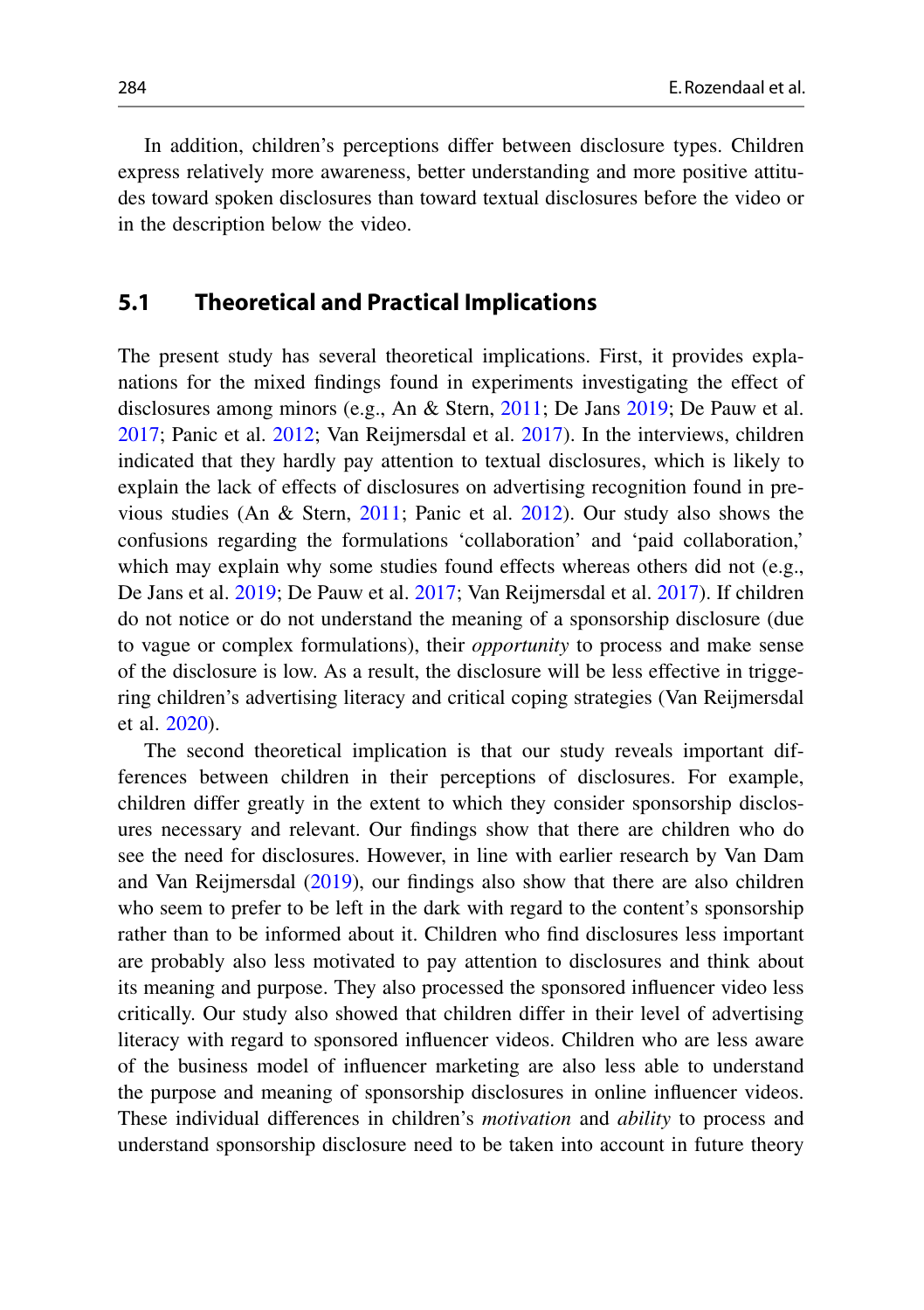building and empirical research, to refine our understanding of how disclosures affect children.

For legislators and in particular for the implementation of the European AVMSD, our study implies that spoken disclosures somewhere at the beginning of the video have the highest chance of being noticed and appreciated. In addition, explicit terms such as 'paid' are helpful for children to understand the persuasive intent of sponsored influencer videos.

## **5.2 Limitations and Suggestions for Future Research**

Our study has several limitations worth noting. First, children talked about a variety of sponsored online influencer videos in this study. However, the study is limited to the specific genre of influencer videos. Future research is needed to illuminate minors' perceptions of disclosures for other types of sponsored videos (e.g., music videos) and other types of influencer content that are not audio-visual (e.g., Instagram posts).

Second, the findings of our study offer some insights into the characteristics that make disclosures more or less noticeable and understandable (e.g., formulation, location, modality). However, more systematic research is needed to explore how sponsorship disclosures should be formulated and implemented in order to be noticeable and well understood by children.

Finally, this study provides rich qualitative insights into children's perceptions of disclosures and their role in the transparency of sponsored influencer videos. A next step would be to conduct a quantitative study (for example a survey) in which these perceptions can be examined on a larger scale. Similarly, some of the preferences for specific types of disclosures may be tested in experimental studies for actual effectiveness in enhancing children's understanding of the persuasive nature of sponsored influencer videos.

#### **Acknowledgements**

This study was funded by the *Dutch Media Authority* and field work was done by *Youngworks*. The authors thank Eline Metske for her help with the study design and the data collection.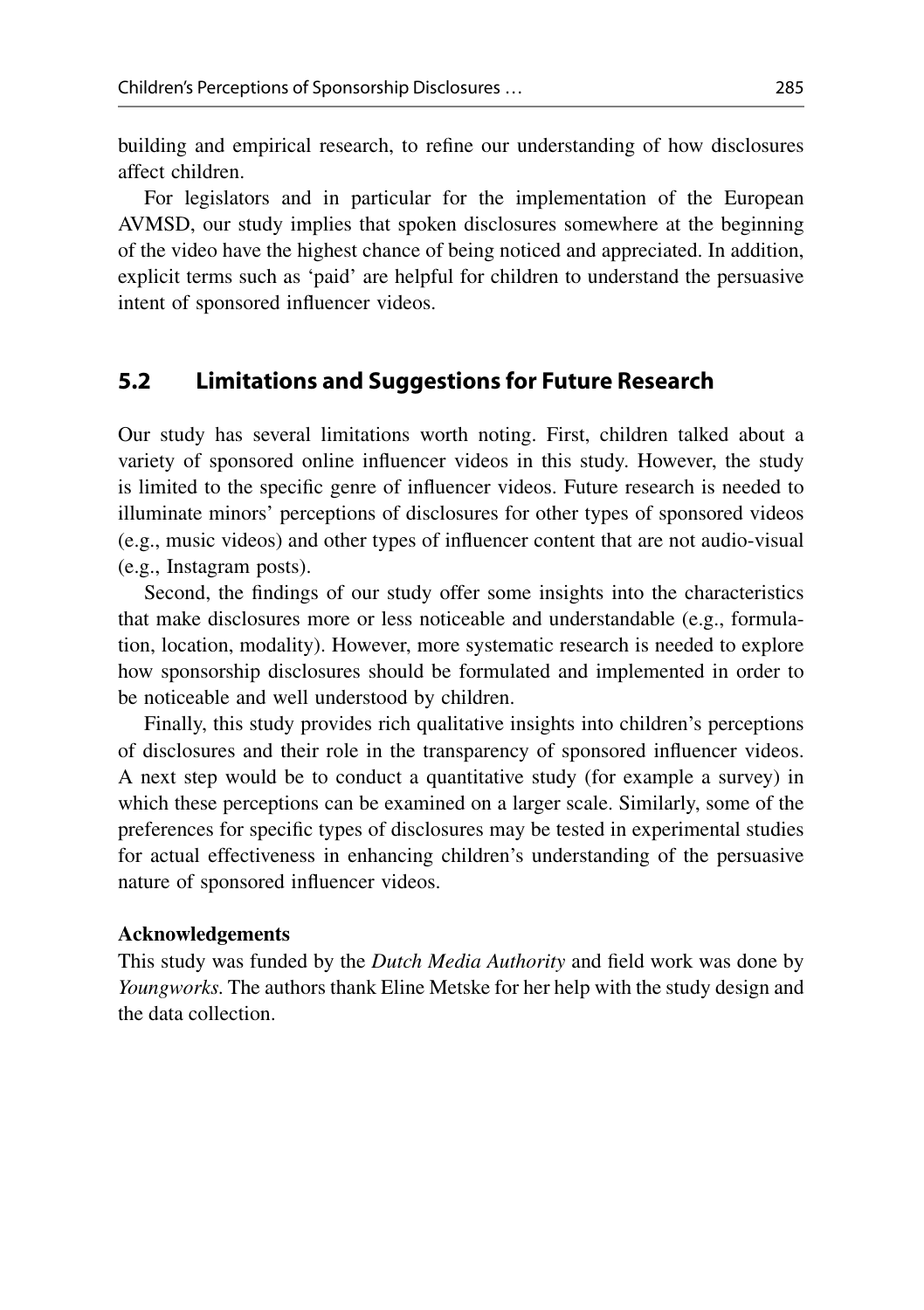#### **References**

- <span id="page-14-6"></span>An, S., & Stern, S. (2011). Mitigating the effects of advergames on children. *Journal of Advertising, 40*(1), 43–56.
- <span id="page-14-8"></span>Best, J. R., & Miller, P. H. (2010). A developmental perspective on executive function. *Child Development, 81*(6), 1641–1660.
- <span id="page-14-9"></span>Boerman, S. C., Van Reijmersdal, E. A., & Neijens, P. C. (2015). Using eye tracking to understand the effects of brand placement disclosure types in television programs. *Journal of Advertising, 44*(3), 196–207.
- <span id="page-14-5"></span>CAP. (2017). *Advertising Codes*. Retrieved from [https://www.asa.org.uk/advice-online/affili](https://www.asa.org.uk/advice-online/affiliate-marketing.html) ate-marketing.html
- <span id="page-14-14"></span>Charmaz, K. (2014). *Constructing grounded theory*. Thousand Oaks: Sage.
- <span id="page-14-7"></span>De Jans, S., Cauberghe, V., & Hudders, L. (2019). How an advertising disclosure alerts young adolescents to sponsored vlogs: The moderating role of a peer-based advertising literacy intervention through an informational vlog. *Journal of Advertising,* 1–17.
- De Jans, S., Vanwesenbeeck, I., Cauberghe, V., Hudders, L., Rozendaal, E., & Van Reijmersdal, E. A. (2018). The development and testing of a child-inspired advertising disclosure to alert children to digital and embedded advertising. *Journal of Advertising, 47*(3), 255–269.
- <span id="page-14-4"></span>De Pauw, P., De Wolf, R., Hudders, L., & Cauberghe, V. (2017). From persuasive messages to tactics: Exploring children's knowledge and judgement of new advertising formats. *New Media and Society, 20*(7), 2604–2628.
- <span id="page-14-1"></span>Einstein, B. R. (2015): Reading between the lines: The rise of native advertising and the FTC's inability to regulate it. In: *Brook. J. Corp. Fin. and Com. L.*, *10*, 225.
- <span id="page-14-0"></span>European Commission. (2018): Revision of the audiovisual media services directive (AVMSD). Retrieved from [https://ec.europa.eu/digital-single-market/en/revision-audiov](https://ec.europa.eu/digital-single-market/en/revision-audiovisual-media-services-directive-avmsd) isual-media-services-directive-avmsd
- <span id="page-14-11"></span>Federal Trade Commission. (2009). 16 CFR part 255: Guides concerning the use of endorsements and testimonials in advertising. Retrieved from https://www.ftc.gov/sites/default/ [files/attachments/press-releases/ftc-publishes-final-guides-governing-endorsements-tes](https://www.ftc.gov/sites/default/files/attachments/press-releases/ftc-publishes-final-guides-governing-endorsements-testimonials/091005revisedendorsementguides.pdf) timonials/091005revisedendorsementguides.pdf
- <span id="page-14-2"></span>Federal Trade Commission. (2010). 15 U.S.C. §§ 41–58; section 5: Unfair or deceptive acts or practices. Retrieved from [https://www.federalreserve.gov/boarddocs/supmanual/cch/ftca.](https://www.federalreserve.gov/boarddocs/supmanual/cch/ftca.pdf) pdf
- <span id="page-14-10"></span>Guo, F., Ye, G., Duffy, V. G., Li, M., & Ding, Y. (2018). Applying eye tracking and electroencephalography to evaluate the effects of placement disclosures on brand responses. *Journal of Consumer Behaviour, 17*(6), 519–531.
- <span id="page-14-12"></span>Gupta, P. B., Balasubramanian, S. K., & Klassen, M. L. (2000). Viewers' evaluations of product placements in movies: Public policy issues and managerial implications. *Journal of Current Issues & Research in Advertising, 22*(2), 41–52.
- <span id="page-14-3"></span>Hudders, L., De Pauw, P., Cauberghe, V., Panic, K., Zarouali, B., & Rozendaal, E. (2017). Shedding new light on how advertising literacy can affect children's processing of embedded advertising formats: A future research agenda. *Journal of Advertising, 46*(2), 333–349.
- <span id="page-14-13"></span>Hudson, S., Hudson, D., & Peloza, J. (2008). Meet the parents: A parents' perspective on product placement in children's films. *Journal of Business Ethics, 80*(2), 289–304.